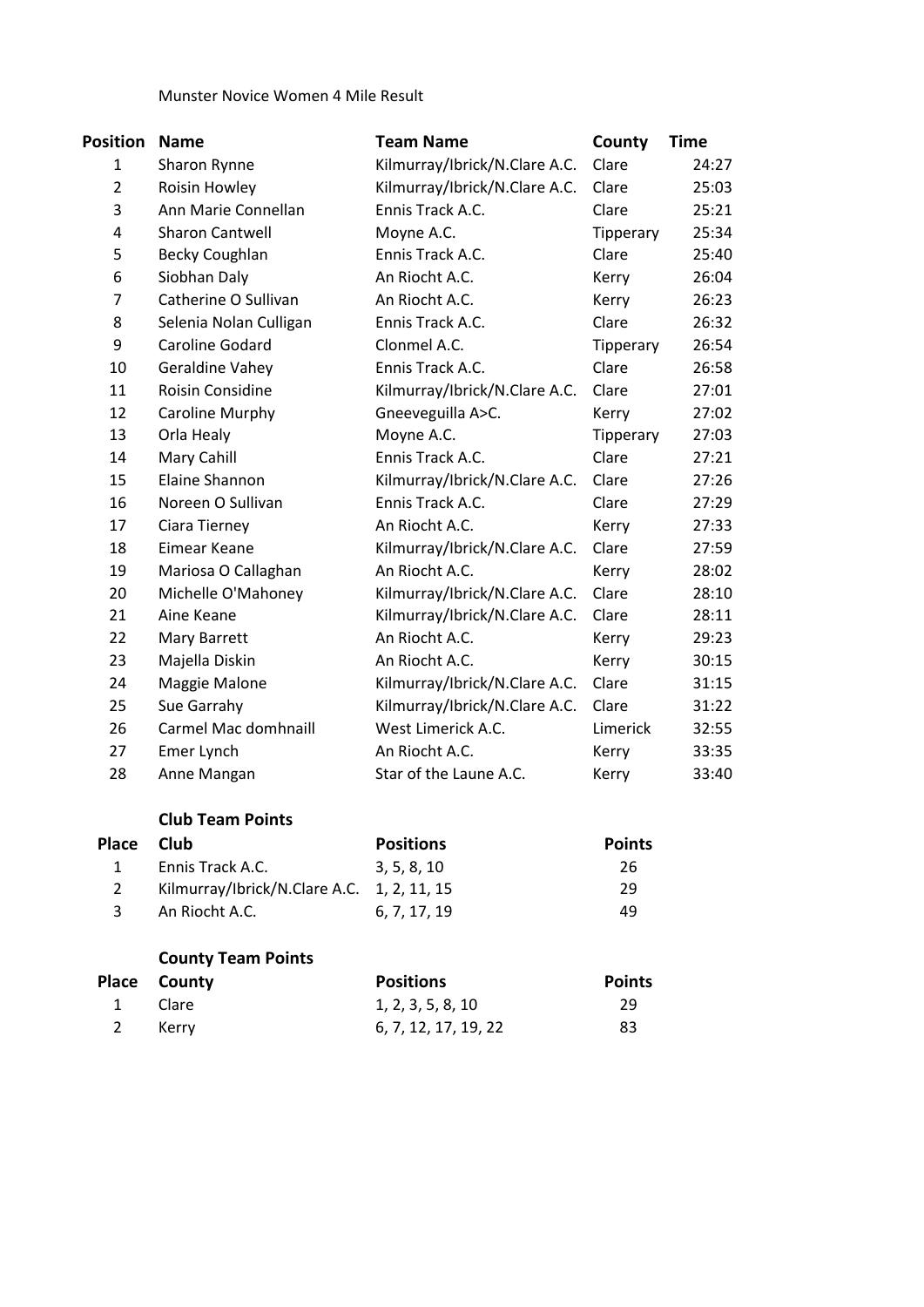### Munster Master Women 4 Mile Results

| <b>Position</b>      | <b>Name</b>              | <b>Team Name</b>              | County              | <b>Time</b> | ID            |
|----------------------|--------------------------|-------------------------------|---------------------|-------------|---------------|
| $\mathbf{1}$         | Dymphna Ryan             | Dundrum A.C.                  | Tipperary           | 22:44       | 214           |
| $\overline{2}$       | Niamh O Sullivan         | An Riocht A.C.                | Kerry               | 25:14       | 209           |
| 3                    | Ann Marie Connellan      | Ennis Track A.C.              | Clare               | 25:21       | 221           |
| 4                    | Siobhan Daly             | An Riocht A.C.                | Kerry               | 26:04       | 207           |
| 5                    | Catherine O Sullivan     | An Riocht A.C.                | Kerry               | 26:23       | 206           |
| 6                    | Selenia Nolan Culligan   | Ennis Track A.C.              | Clare               | 26:32       | 222           |
| 7                    | Maeve Flannery           | Derg A.C.                     | Clare               | 26:46       | 212           |
| 8                    | Sharon Woods             | Mallow A.C.                   | Cork                | 26:50       | 238           |
| 9                    | Geraldine Vahey          | Ennis Track A.C.              | Clare               | 26:58       | 223           |
| 10                   | Caroline Murphy          | Gneeveguilla A.C.             | Kerry               | 27:02       | 225           |
| 11                   | Mary Cahill              | Ennis Track A.C.              | Clare               | 27:21       | 220           |
| 12                   | Noreen O Sullivan        | Ennis Track A.C.              | Clare               | 27:29       | 219           |
| 13                   | Michelle O'Mahoney       | Kilmurray/Ibrick/N.Clare A.C. | Clare               | 28:10       | 235           |
| 14                   | Eileen O Keeffe          | Doneraile A.C.                | Cork                | 28:34       | 213           |
| 15                   | Mary Barrett             | An Riocht A.C.                | Kerry               | 29:23       | 208           |
| 16                   | Elizabeth Quinn          | Ennis Track A.C.              | Clare               | 29:35       | 218           |
| 17                   | Majella Diskin           | An Riocht A.C.                | Kerry               | 30:15       | 210           |
| 18                   | Maggie Malone            | Kilmurray/Ibrick/N.Clare A.C. | Clare               | 31:15       | 233           |
| 19                   | Sue Garrahy              | Kilmurray/Ibrick/N.Clare A.C. | Clare               | 31:22       | 236           |
| 20                   | Carmel Mac domhnaill     | West Limerick A.C.            | Limerick            | 32:55       | 244           |
| 21                   | Maura Falsey             | Kilmurray/Ibrick/N.Clare A.C. | Clare               | 33:32       | 237           |
| 22                   | Anne Mangan              | Star of the Laune A.C.        | Kerry               | 33:40       | 241           |
|                      | <b>Masters Women O35</b> |                               |                     |             |               |
| <b>Position Name</b> |                          | <b>Team Name</b>              | <b>Team Scoring</b> |             | County Compld |
| $\mathbf{1}$         | Catherine O Sullivan     | An Riocht A.C.                | An Riocht A.C.      | Kerry       | 206           |
|                      | <b>Masters Women O40</b> |                               |                     |             |               |
| <b>Position Name</b> |                          | <b>Team Name</b>              | <b>Team Scoring</b> |             | County Compld |
| 1                    | Dymphna Ryan             | Dundrum A.C.                  | Dundrum A.C.        | Tipperary   | 214           |
| $\overline{2}$       | Siobhan Daly             | An Riocht A.C.                | An Riocht A.C.      | Kerry       | 207           |
| 3                    | Maeve Flannery           | Derg A.C.                     | Derg A.C.           | Clare       | 212           |
| 4                    | Noreen O Sullivan        | Ennis Track A.C.              | Ennis Track A.C.    | Clare       | 219           |
| 5                    | Mary Barrett             | An Riocht A.C.                | An Riocht A.C.      | Kerry       | 208           |
| 6                    | Elizabeth Quinn          | Ennis Track A.C.              | Ennis Track A.C.    | Clare       | 218           |
|                      | <b>Masters Women O45</b> |                               |                     |             |               |
| <b>Position Name</b> |                          | <b>Team Name</b>              | <b>Team Scoring</b> |             | County Compld |
| $\mathbf{1}$         | Ann Marie Connellan      | Ennis Track A.C.              | Ennis Track A.C.    | Clare       | 221           |
| 2                    | Selenia Nolan Culligan   | Ennis Track A.C.              | Ennis Track A.C.    | Clare       | 222           |
| 3                    | Sharon Woods             | Mallow A.C.                   | Mallow A.C.         | Cork        | 238           |
| 4                    | Geraldine Vahey          | Ennis Track A.C.              | Ennis Track A.C.    | Clare       | 223           |
| 5                    | Mary Cahill              | Ennis Track A.C.              | Ennis Track A.C.    | Clare       | 220           |
|                      | <b>Masters Women O50</b> |                               |                     |             |               |
| <b>Position Name</b> |                          | <b>Team Name</b>              | <b>Team Scoring</b> |             | County Compld |

1 Maggie Malone Kilmurray/Ibrick/N.Clare A.C. Kilmurray/Ibrick/N Clare 233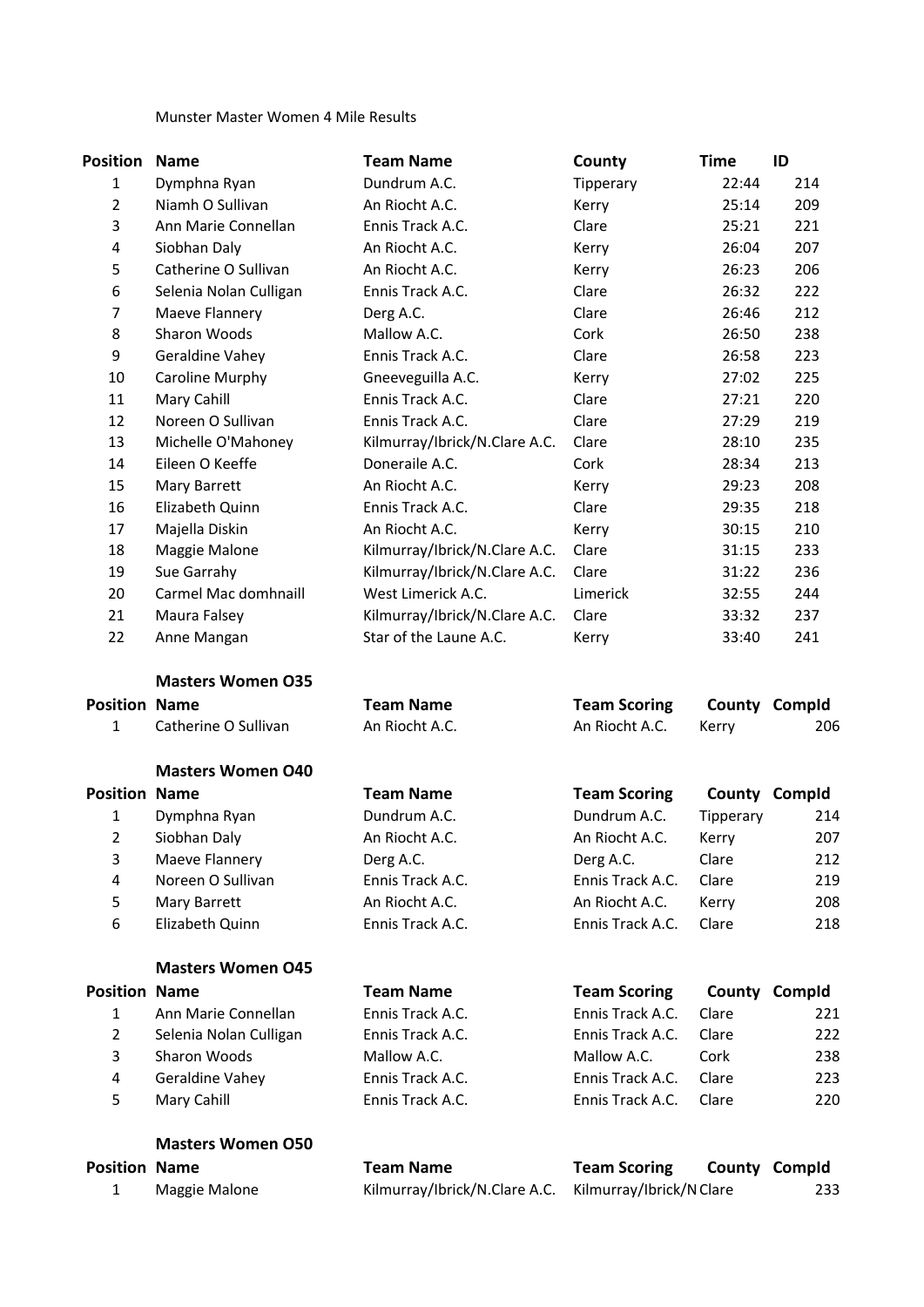|                      | <b>Masters Women O55</b>                     |                               |                             |       |               |
|----------------------|----------------------------------------------|-------------------------------|-----------------------------|-------|---------------|
| <b>Position Name</b> |                                              | <b>Team Name</b>              | <b>Team Scoring</b>         |       | County Compld |
| $\mathbf{1}$         | Niamh O Sullivan                             | An Riocht A.C.                | An Riocht A.C.              | Kerry | 209           |
| $\overline{2}$       | Caroline Murphy                              | Gneeveguilla A.C.             | Gneeveguilla A.C. Kerry     |       | 225           |
| 3                    | Michelle O'Mahoney                           | Kilmurray/Ibrick/N.Clare A.C. | Kilmurray/Ibrick/N Clare    |       | 235           |
| 4                    | Eileen O Keeffe                              | Doneraile A.C.                | Doneraile A.C.              | Cork  | 213           |
| 5                    | Sue Garrahy                                  | Kilmurray/Ibrick/N.Clare A.C. | Kilmurray/Ibrick/N Clare    |       | 236           |
|                      | <b>Masters Women O60</b>                     |                               |                             |       |               |
| <b>Position Name</b> |                                              | <b>Team Name</b>              | <b>Team Scoring</b>         |       | County Compld |
| $\mathbf{1}$         | Maura Falsey                                 | Kilmurray/Ibrick/N.Clare A.C. | Kilmurray/Ibrick/N Clare    |       | 237           |
| $\overline{2}$       | Anne Mangan                                  | Star of the Laune A.C.        | Star of the Laune A Kerry   |       | 241           |
|                      | <b>Masters Women O65</b>                     |                               |                             |       |               |
| <b>Position Name</b> |                                              | <b>Team Name</b>              | <b>Team Scoring</b>         |       | County Compld |
| $\mathbf{1}$         | Majella Diskin                               | An Riocht A.C.                | An Riocht A.C.              | Kerry | 210           |
| $\overline{2}$       | Carmel Mac domhnaill                         | West Limerick A.C.            | West Limerick A.C. Limerick |       | 244           |
|                      | <b>Women O35 Team Club Team Points</b>       |                               |                             |       |               |
| <b>Place</b>         | Club                                         | <b>Positions</b>              | <b>Points</b>               |       |               |
| $\mathbf{1}$         | An Riocht A.C.                               | 2, 4, 5, 15                   |                             | 26    |               |
| $\overline{2}$       | Ennis Track A.C.                             | 3, 6, 9, 11                   |                             | 29    |               |
|                      | <b>Women O35 Team County Team Points</b>     |                               |                             |       |               |
| <b>Place</b>         | County                                       | <b>Positions</b>              | <b>Points</b>               |       |               |
| $\mathbf{1}$         | Clare                                        | 3, 6, 7, 9                    |                             | 25    |               |
|                      | <b>Women O50 Team Club Team Points</b>       |                               |                             |       |               |
| <b>Place</b>         | Club                                         | <b>Positions</b>              | <b>Points</b>               |       |               |
| $\mathbf{1}$         | Kilmurray/Ibrick/N.Clare A.C. 13, 18, 19, 21 |                               |                             | 71    |               |
|                      | <b>Women O50 Team County Team Points</b>     |                               |                             |       |               |
| <b>Place</b>         | County                                       | <b>Positions</b>              | <b>Points</b>               |       |               |
| $\mathbf{1}$         | Kerry                                        | 2, 10, 17, 22                 |                             | 51    |               |
| $\overline{2}$       | Clare                                        | 13, 18, 19, 21                |                             | 71    |               |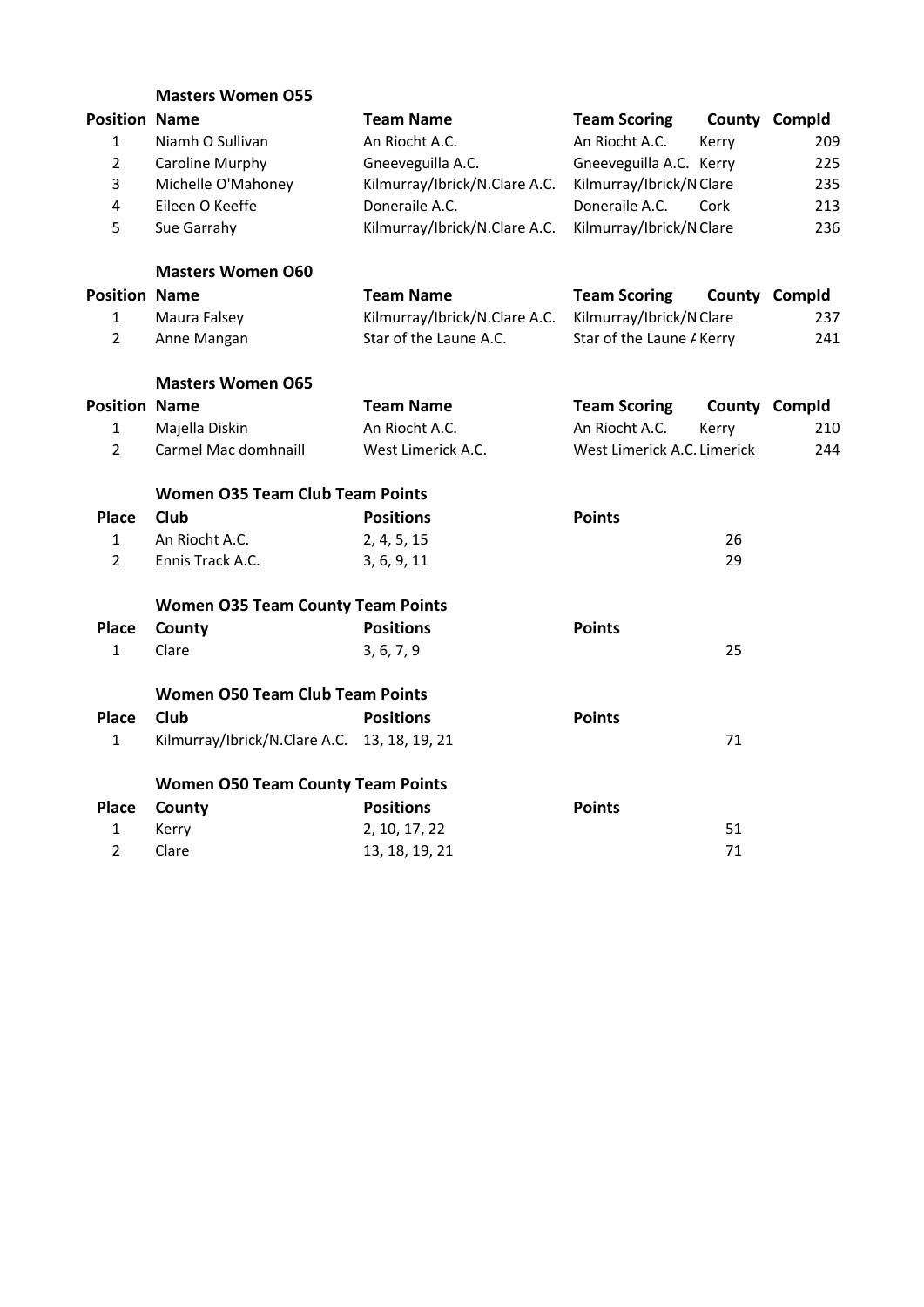#### Munster Senior Women 4 Mile Results

| Position       | <b>Name</b>                                | <b>Team Name</b>              | County        | <b>Time</b> | ID  |
|----------------|--------------------------------------------|-------------------------------|---------------|-------------|-----|
| $\mathbf{1}$   | Dymphna Ryan                               | Dundrum A.C.                  | Tipperary     | 22:44       | 214 |
| $\overline{2}$ | Sharon Rynne                               | Kilmurray/Ibrick/N.Clare A.C. | Clare         | 24:27       | 232 |
| 3              | Roisin Howley                              | Kilmurray/Ibrick/N.Clare A.C. | Clare         | 25:03       | 231 |
| 4              | Ann Marie Connellan                        | Ennis Track A.C.              | Clare         | 25:21       | 221 |
| 5              | <b>Sharon Cantwell</b>                     | Moyne A.C.                    | Tipperary     | 25:34       | 240 |
| 6              | <b>Becky Coughlan</b>                      | Ennis Track A.C.              | Clare         | 25:40       | 217 |
| $\overline{7}$ | Selenia Nolan Culligan                     | Ennis Track A.C.              | Clare         | 26:32       | 222 |
| 8              | Maeve Flannery                             | Derg A.C.                     | Clare         | 26:46       | 212 |
| 9              | Caroline Godard                            | Clonmel A.C.                  | Tipperary     | 26:54       | 211 |
| 10             | Geraldine Vahey                            | Ennis Track A.C.              | Clare         | 26:58       | 223 |
| 11             | Roisin Considine                           | Kilmurray/Ibrick/N.Clare A.C. | Clare         | 27:01       | 229 |
| 12             | Orla Healy                                 | Moyne A.C.                    | Tipperary     | 27:03       | 239 |
| 13             | Mary Cahill                                | Ennis Track A.C.              | Clare         | 27:21       | 220 |
| 14             | Elaine Shannon                             | Kilmurray/Ibrick/N.Clare A.C. | Clare         | 27:26       | 228 |
| 15             | Noreen O Sullivan                          | Ennis Track A.C.              | Clare         | 27:29       | 219 |
| 16             | Eimear Keane                               | Kilmurray/Ibrick/N.Clare A.C. | Clare         | 27:59       | 227 |
| 17             | Michelle O'Mahoney                         | Kilmurray/Ibrick/N.Clare A.C. | Clare         | 28:10       | 235 |
| 18             | Aine Keane                                 | Kilmurray/Ibrick/N.Clare A.C. | Clare         | 28:11       | 226 |
| 19             | Maggie Malone                              | Kilmurray/Ibrick/N.Clare A.C. | Clare         | 31:15       | 233 |
| 20             | Sue Garrahy                                | Kilmurray/Ibrick/N.Clare A.C. | Clare         | 31:22       | 236 |
| 21             | Carmel Mac domhnaill                       | West Limerick A.C.            | Limerick      | 32:55       | 244 |
|                | <b>Club Team Points</b>                    |                               |               |             |     |
| <b>Place</b>   | Club                                       | <b>Positions</b>              | <b>Points</b> |             |     |
| $\mathbf{1}$   | Ennis Track A.C.                           | 4, 6, 7, 10                   | 27            |             | 10  |
| $\overline{2}$ | Kilmurray/Ibrick/N.Clare A.C. 2, 3, 11, 14 |                               | 30            |             | 14  |
|                | <b>County Team Points</b>                  |                               |               |             |     |
| <b>Place</b>   | County                                     | <b>Positions</b>              | <b>Points</b> |             |     |
| $\mathbf{1}$   | Clare                                      | 2, 3, 4, 6, 7, 8              | 30            |             | 8   |
|                |                                            |                               |               |             |     |